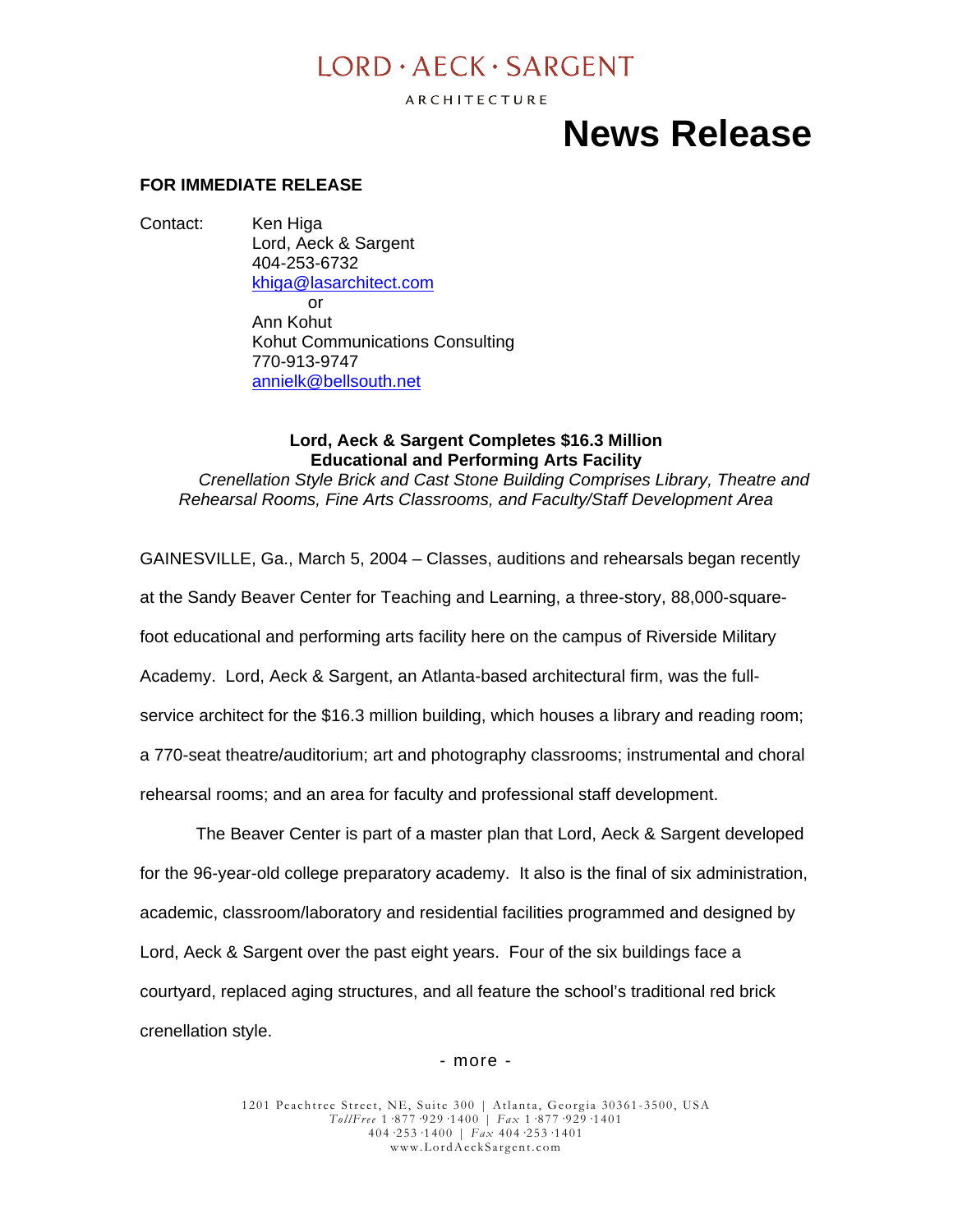#### **Lord, Aeck & Sargent / Sandy Beaver Center for Teaching and Learning Page 2**

 "The building's exterior closely resembles others on campus, yet it has distinctive characteristics, like a stone entryway and a central tower, that set it apart as the centerpiece of our academic facilities," said Col. H. Michael Hughes, Riverside Military Academy superintendent.

 The Beaver Center's entryway is made of a regional quarried natural stone, a material chosen to give the campus a softer look and add life to the building. The main entrance also features a 55-foot-high rotunda surrounded at the top by windows that allow natural light to stream down on the floor, which is centered by a marble and brass school medallion.

 Hughes noted that the Beaver Center is a tribute to General Sandy Beaver, who served for 56 years as president of Riverside Military Academy and who believed that a holistic learning approach is vital to academic success. "In constructing the Beaver Center, we have emphasized the importance of the arts and literature in the education of young men.

 "The building's design – from the art studios to extensive music facilities and the state-of-the-art theatre – will enhance our students' opportunities to explore their creativity and express themselves physically and emotionally. The library, with its lightfilled spaces and wood paneling, has a reverent and collegial quality that is conducive to quiet, focused study," Hughes said.

 The facility's interior features custom-designed alabaster glass and stained wood light fixtures as well as cherry wood trim and paneling throughout the rotunda, library and theatre/auditorium lobby. The library, which will accommodate 40,000 volumes, includes a two-story grand traditional reading room with clerestory windows.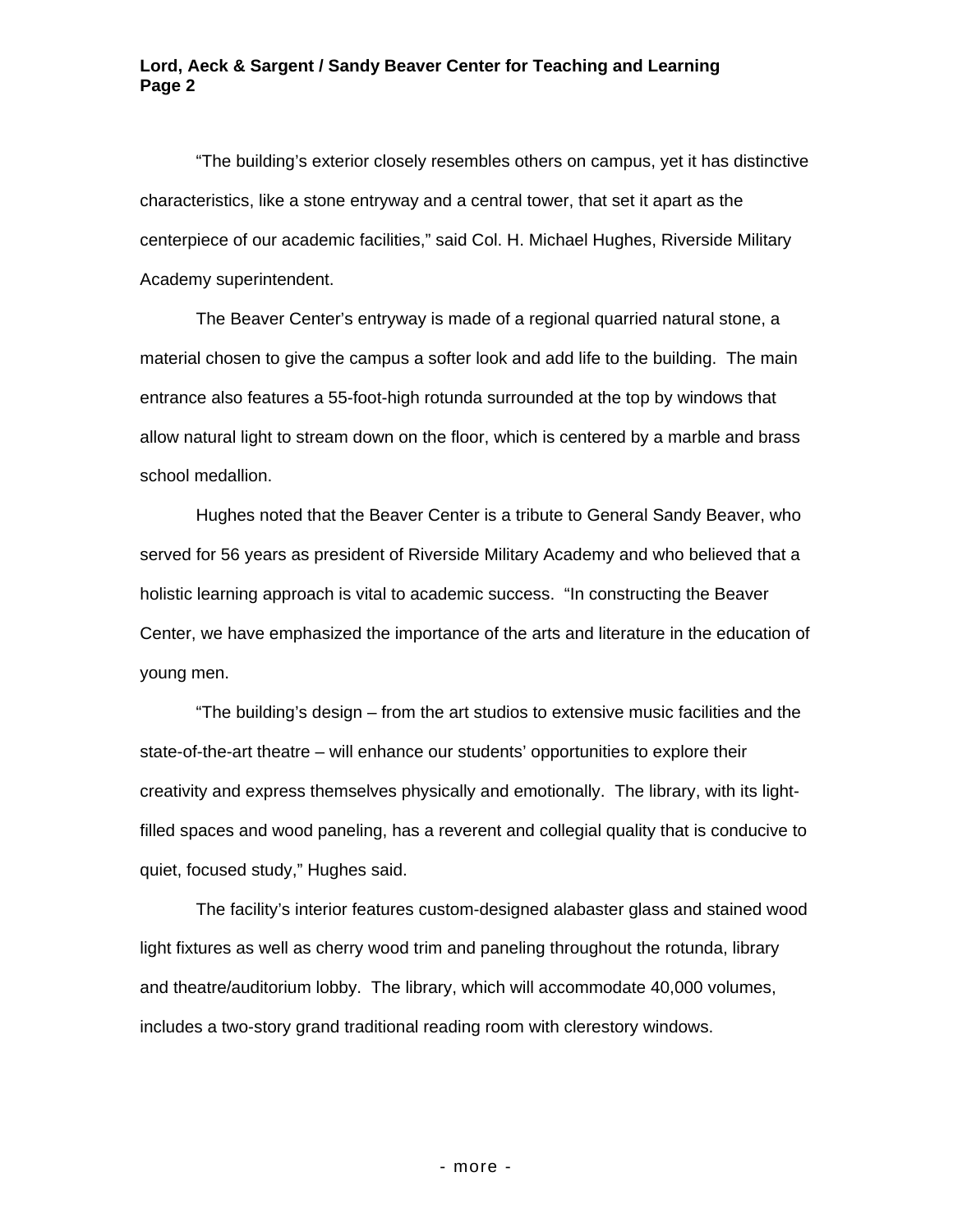## **Lord, Aeck & Sargent / Sandy Beaver Center for Teaching and Learning Page 3**

The full-performance theatre/auditorium seats 770 and features a flyloft that houses flown rigging, a rear projection screen, full digital sound and dimming/performance lighting systems. A green room adjoins the theatre.

The Beaver Center provides the school's music department with eight acoustically engineered rooms including choral and band rooms and six practice rooms in varying sizes.

For the school's art department, the Beaver Center includes four large

classrooms for painting, printmaking and ceramics. The art studios offer a pristine view

of the North Georgia mountains.

Also significant is the dedicated space the Beaver Center provides for ongoing

faculty and professional development. "We're excited that visiting professors and our

own faculty will be able to use this space for seminars and continuing education

classes," Hughes noted.

## **The Project Team**

The Sandy Beaver Center for Teaching and Learning project team included:

- Lord, Aeck & Sargent Atlanta: prime architect
- Cape Dixson Associates (CDAI) Atlanta: theatre, acoustics & audio-visual consultant
- Horizon Engineering Inc. Marietta, Ga.: civil engineer
- Newcomb & Boyd Atlanta: MEPFP and voice/data engineer
- Stan Lindsey & Associates Atlanta: structural engineer

#### **About Lord, Aeck & Sargent**

Founded in 1942, Lord, Aeck & Sargent is an award-winning architectural firm serving clients in scientific, academic, historic preservation, arts and cultural markets. The firm's core values are responsive design, technological expertise and exceptional service. Lord, Aeck & Sargent is headquartered in Atlanta and has offices in Ann Arbor, Michigan, and Chapel Hill, North Carolina. For more information, visit the firm at [www.lordaecksargent.com.](http://www.lordaecksargent.com/)